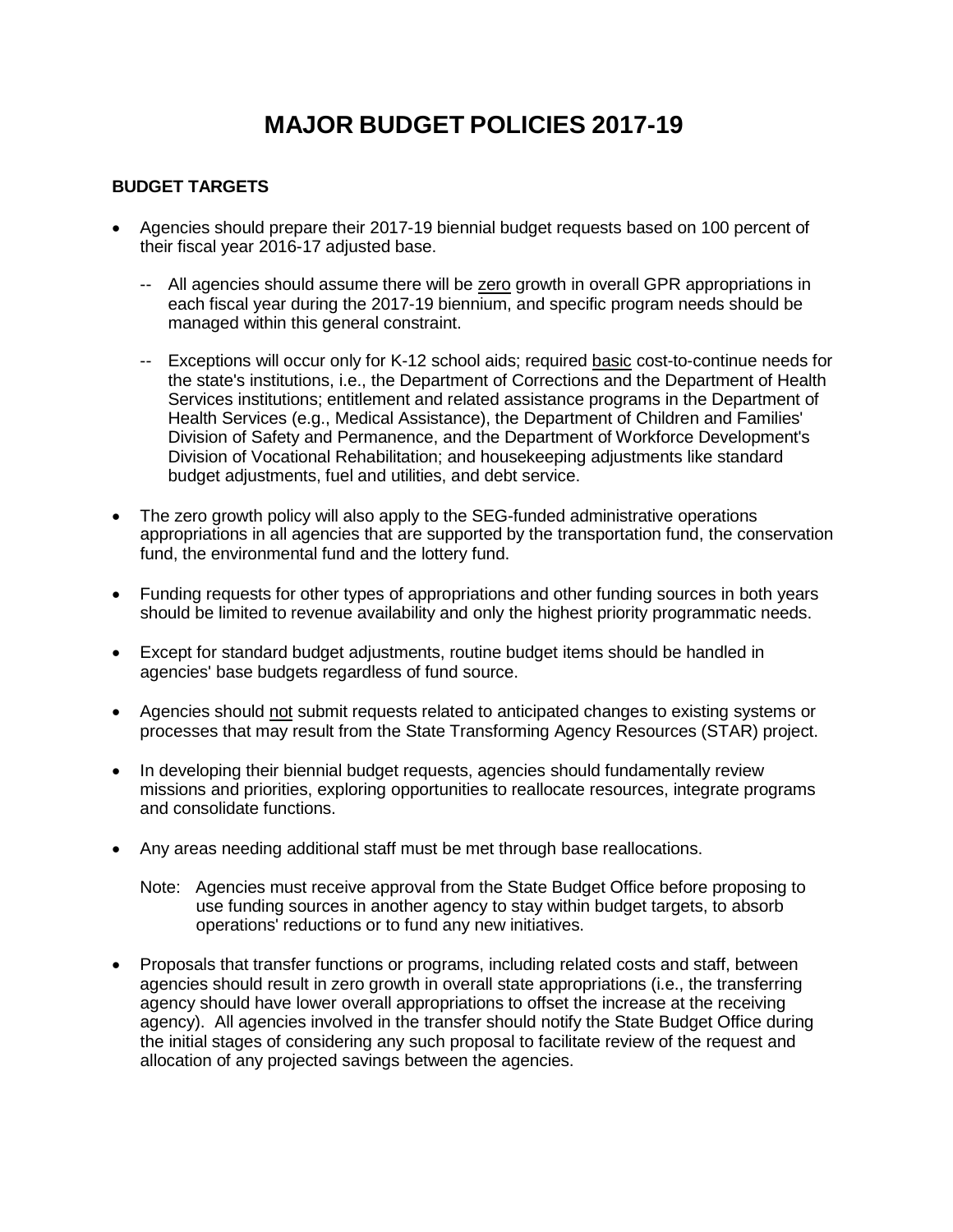## **ACT 201 REQUIREMENTS**

- All agencies, excluding the Legislature and the Courts, are required to include proposals for a state operations budget for their agency under each of the following scenarios:
	- 1. Meet a zero growth target in each fiscal year of the 2017-19 biennium.
	- 2. Reduce the agency's state operations budget by 5 percent from its fiscal year 2016-17 adjusted base in each fiscal year of the 2017-19 biennium.
- The budget proposal targets do not include federal appropriations or debt service appropriations.
- The targets do not allow for the exceptions listed in the Budget Targets Section above, other than standard budget adjustments.
- The targets must be achieved within the state operations portion of the agency's budget. Any proposed changes to local assistance or aids to individuals and organizations appropriations are not included in the calculation of whether an agency meets the targets.
- Agencies will be provided with agency-specific targets and a template for the proposal upon completion of the base reconciliation process, which sets the adjusted base.

#### **PERFORMANCE MEASUREMENTS IN BUDGETING**

- Agencies need to report on the performance measures they identified for previous biennial budgets. These measures should relate to agencies' broad Chapter 20 budget programs. If needed to capture significant shifts in agency function, additional measures could be added; however, only a few measures should be presented so there is a clear focus on results.
- For the 2017-19 budget, agencies need to report actual outcome measures through fiscal year 2014-15 and fiscal year 2015-16. Planned outcome measures should be listed for fiscal year 2016-17, fiscal year 2017-18 and fiscal year 2018-19. Agencies should track and maintain data going forward to present actual performance data for a fiscal year compared to planned performance. (A calendar year may be used if data are collected on that basis. Please note where calendar years are used.)
- The State Budget Office will include performance measures developed by an agency in the Executive Budget Book, and agencies should reference measures in decision items, where relevant.
- Agency descriptions and performance measures will be included in the state budget system and must be updated in that system. It is important for agencies to follow the prescribed format to ensure consistency and compatibility.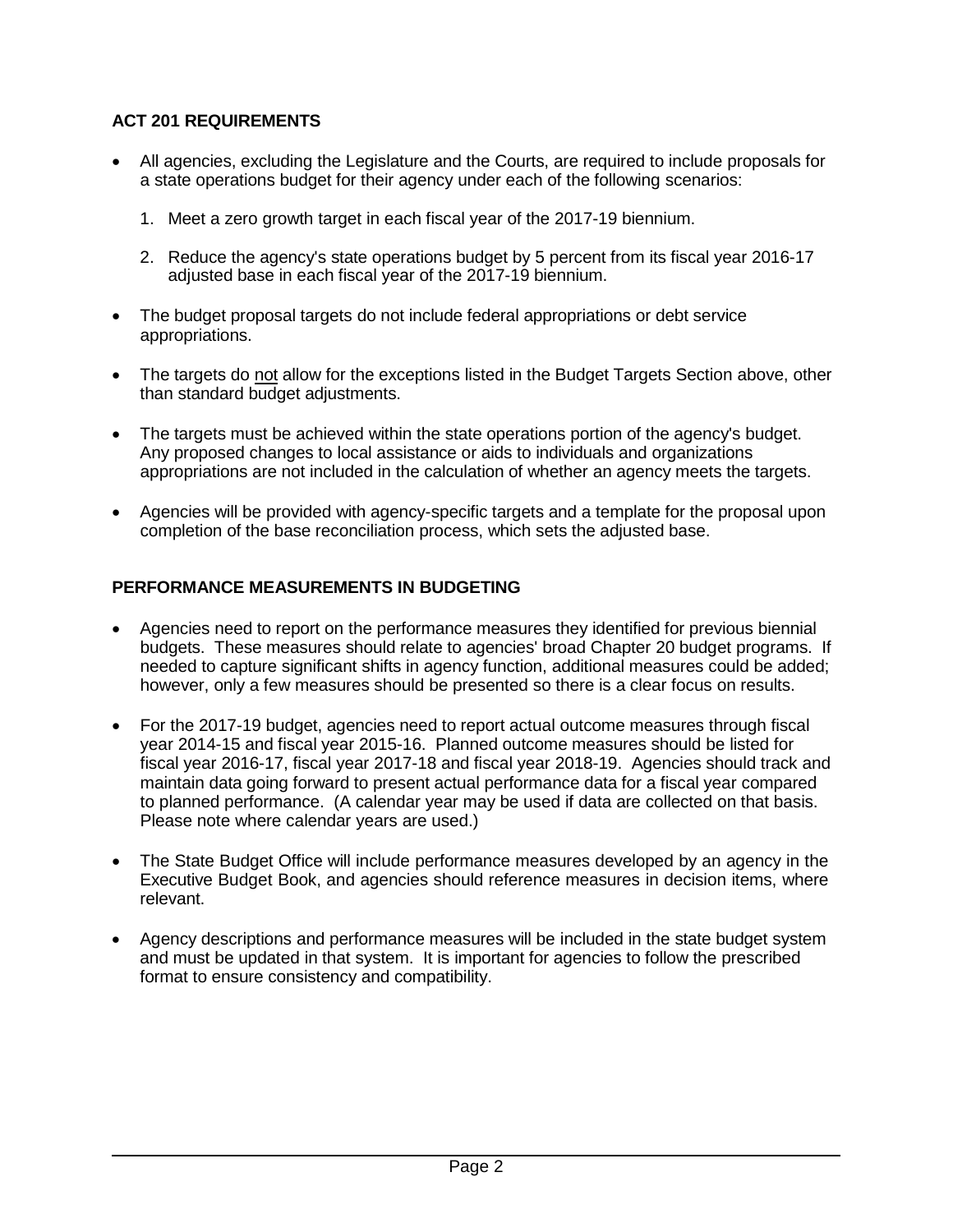## **BUDGETING FOR INFORMATION TECHNOLOGY**

Requests for funding of information technology projects should identify the link between the project and the state's business goals, conformity to the Department of Administration's Policies and Procedures for Information Technology Management, and provide specific information about each project, including executive sponsorship. Consistent with information technology strategic planning, project definitions must include a standard return on investment (ROI) calculation.

#### **BUDGETING FOR DEPARTMENT OF ADMINISTRATION RATE CHANGES**

Agencies should not reflect anticipated rate changes from the various divisions within the Department of Administration in their 2017-19 budget requests. Forecasting of rates and impacts on individual agency budgets will be addressed by the Department of Administration in developing the Governor's 2017-19 budget.

### **FEDERAL FUNDS**

The state has a goal of increasing the ongoing receipt of federal funds where the use of federal funding is consistent with state program goals. In order to increase the amount of federal funds received, agencies should conduct the following review:

- Examine existing grant awards to ensure that they are fully utilized and consistent with agency priorities. If unexpended grant authority is available, the agency should reallocate the funds to other activities to the extent possible under state and federal rules.
- Agencies may also identify, in the form of a policy paper submitted on September 15, additional federal grant opportunities that were not included in the agency's request. Such opportunities may be considered for funding by the State Budget Office during budget deliberations.

### **STATUTORY LANGUAGE GUIDELINES**

• Agencies should seek to limit policy items unrelated to appropriation changes for inclusion in the Governor's budget.

- Agencies should not submit extensive lists of technical or housekeeping changes for inclusion in the Governor's budget. Proposed changes for separate nonbudget legislation can be submitted to the State Budget Office for review and approval, separate from the budget request.
	- Note: Please contact your State Budget Office analyst if these types of changes are sought.

Note: Please contact your State Budget Office analyst to discuss whether a particular initiative is appropriate for submission as a budget request.